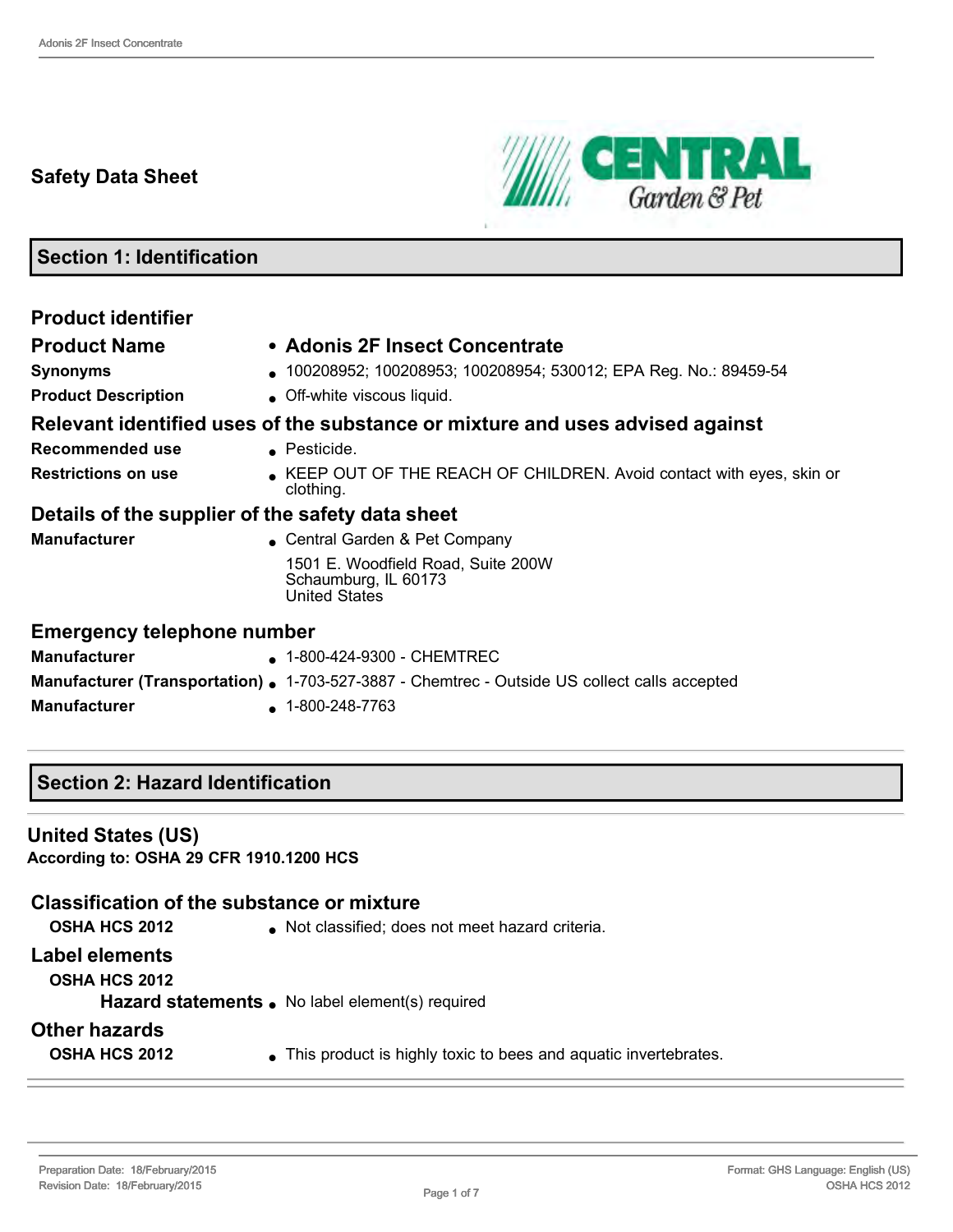## **Section 3 - Composition/Information on Ingredients**

### **Substances**

Material does not meet the criteria of a substance.

### **Mixtures**

| <b>Composition</b> |                     |       |
|--------------------|---------------------|-------|
| ∥Chemical Name     | <b>I</b> dentifiers | $\%$  |
| Imidacloprid       | CAS: 138261-41-3    | 21.4% |
| Other ingredients  | <b>NDA</b>          | 78.6% |

| <b>Section 4: First-Aid Measures</b> |                                                                                           |
|--------------------------------------|-------------------------------------------------------------------------------------------|
| Description of first aid measures    |                                                                                           |
| Inhalation                           | • IF INHALED: If breathing is difficult, remove person to fresh air and keep at rest in a |

- position comfortable for breathing. Call a physician if symptoms persist. **Skin IF ON SKIN:** Wash skin with soap and water. Get medical attention if symptoms occur. **Eye IF IN EYES: Rinse cautiously with water for several minutes. Remove contact lenses,** if present and easy to do. Continue rinsing. Call a poison control center or doctor for treatment advice. **Ingestion IF SWALLOWED:** Do not induce vomiting unless told to by a poison control center or doctor. Call a physician or poison control center. Have person sip a glass of water if able to swallow. Never give anything by mouth to an unconscious person. **Most important symptoms and effects, both acute and delayed**
	- Refer to Section 11 Toxicological Information.

#### **Indication of any immediate medical attention and special treatment needed**

- 
- **Notes to Physician** Treat symptomatically and supportively.

### **Section 5: Fire-Fighting Measures**

#### **Extinguishing media**

|                                                                   | Suitable Extinguishing Media . Use foam, carbon dioxide, or dry chemical.                                                                                                                            |
|-------------------------------------------------------------------|------------------------------------------------------------------------------------------------------------------------------------------------------------------------------------------------------|
| <b>Unsuitable Extinguishing</b><br>Media                          | $\bullet$ None known.                                                                                                                                                                                |
| <b>Firefighting Procedures</b>                                    | • Do not allow fire fighting water to escape into waterways or sewers. Fire fighters<br>should wear complete protective clothing including self-contained breathing apparatus.                       |
|                                                                   | Special hazards arising from the substance or mixture                                                                                                                                                |
| Unusual Fire and Explosion . No data available.<br><b>Hazards</b> |                                                                                                                                                                                                      |
| <b>Hazardous Combustion</b><br><b>Products</b>                    | Non-combustible, substance itself does not burn but may decompose upon heating to<br>produce toxic fumes which may include hydrogen cyanide, hydrogen chloride, carbon<br>monoxide, nitrogen oxides. |

### **Advice for firefighters**

Do not allow run-off to enter waterways.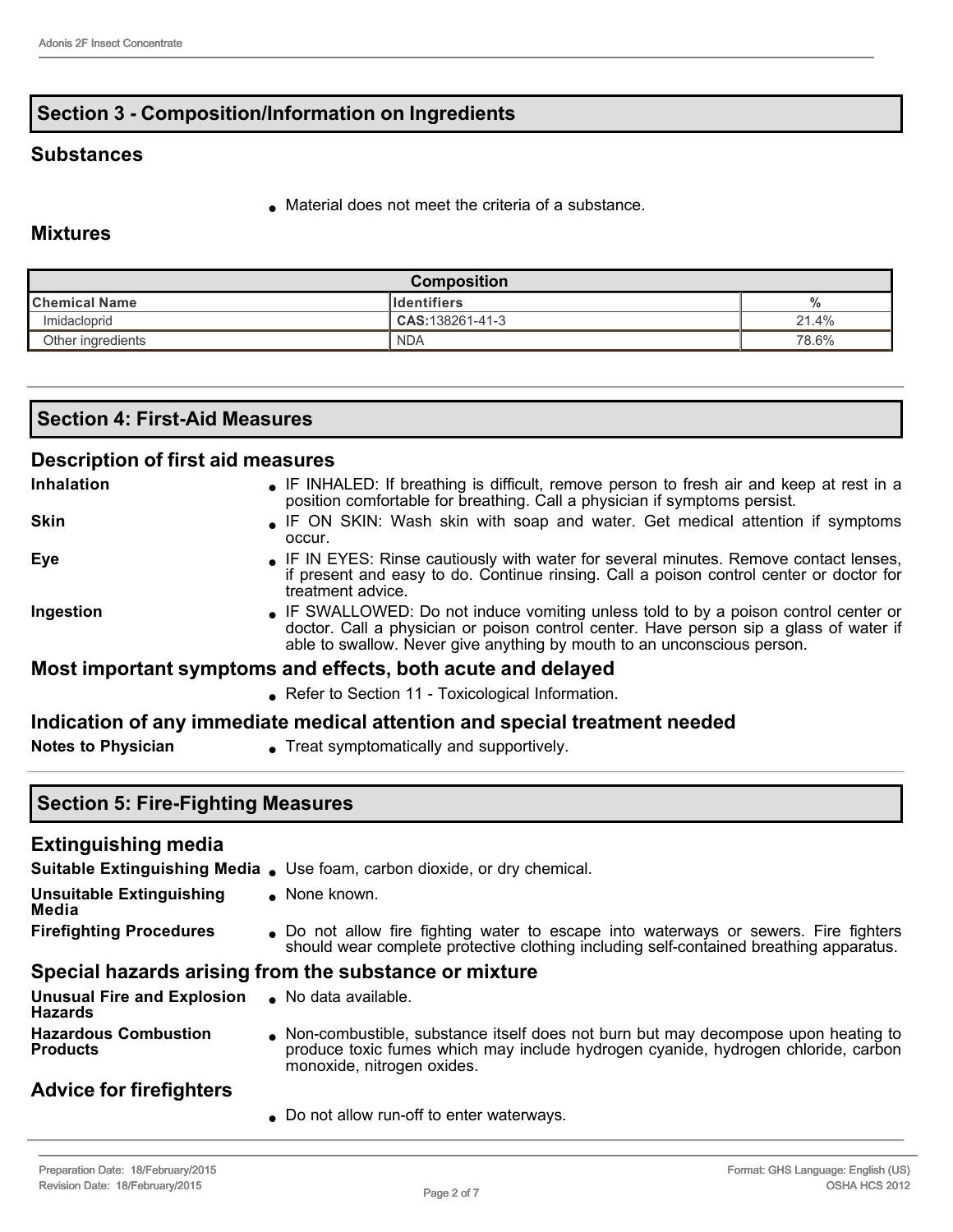| <b>Section 6 - Accidental Release Measures</b>   |                                                                                                                                                                                                         |
|--------------------------------------------------|---------------------------------------------------------------------------------------------------------------------------------------------------------------------------------------------------------|
|                                                  | Personal precautions, protective equipment and emergency procedures                                                                                                                                     |
| <b>Personal Precautions</b>                      | . Wear appropriate personal protective equipment, avoid direct contact.                                                                                                                                 |
| <b>Emergency Procedures</b>                      | • No emergency procedures are expected to be necessary if material is used under<br>ordinary conditions as recommended.                                                                                 |
| <b>Environmental precautions</b>                 |                                                                                                                                                                                                         |
|                                                  | • Do NOT wash away into sewer. Avoid release to the environment.                                                                                                                                        |
|                                                  | Methods and material for containment and cleaning up                                                                                                                                                    |
| Containment/Clean-up<br><b>Measures</b>          | • Absorb spills with an inert material, clay granules or other inert absorbent material and<br>put in container for disposal.                                                                           |
| <b>Section 7 - Handling and Storage</b>          |                                                                                                                                                                                                         |
| <b>Precautions for safe handling</b>             |                                                                                                                                                                                                         |
| <b>Handling</b>                                  | • Use good safety and industrial hygiene practices. Wash thoroughly with soap and<br>water after handling. Avoid breathing fumes. Avoid contact with skin or eyes. Avoid<br>release to the environment. |
|                                                  | Conditions for safe storage, including any incompatibilities                                                                                                                                            |
| <b>Storage</b>                                   | • Store in cool, dry, secure place. Keep out of reach of children. Avoid extreme<br>temperatures.                                                                                                       |
|                                                  | <b>Section 8 - Exposure Controls/Personal Protection</b>                                                                                                                                                |
|                                                  |                                                                                                                                                                                                         |
| <b>Control parameters</b>                        |                                                                                                                                                                                                         |
| <b>Exposure Limits/Guidelines</b>                | No data available.                                                                                                                                                                                      |
| <b>Exposure controls</b>                         |                                                                                                                                                                                                         |
| <b>Engineering</b><br><b>Measures/Controls</b>   | • Use adequate ventilation to remove vapors (fumes, dust etc)                                                                                                                                           |
| <b>Personal Protective Equipment</b>             |                                                                                                                                                                                                         |
| <b>Pictograms</b>                                | z.                                                                                                                                                                                                      |
| <b>Respiratory</b>                               | Not required with normal use.                                                                                                                                                                           |
| Eye/Face                                         | Not required with normal use.                                                                                                                                                                           |
| <b>Hands</b>                                     | Wear appropriate gloves.                                                                                                                                                                                |
| <b>Skin/Body</b>                                 | Not required with normal use.                                                                                                                                                                           |
| <b>Environmental Exposure</b><br><b>Controls</b> | Refer to Section 13 - Disposal Considerations.                                                                                                                                                          |
|                                                  |                                                                                                                                                                                                         |

# **Section 9 - Physical and Chemical Properties**

# **Information on Physical and Chemical Properties**

# **Material Description**

| .                     |                    |                               |                            |
|-----------------------|--------------------|-------------------------------|----------------------------|
| Physical Form         | Liauid             | <b>Appearance/Description</b> | IOff-white viscous liquid. |
| Color                 | Off-white          | Odor                          | l Mild                     |
| <b>Odor Threshold</b> | INo data available |                               |                            |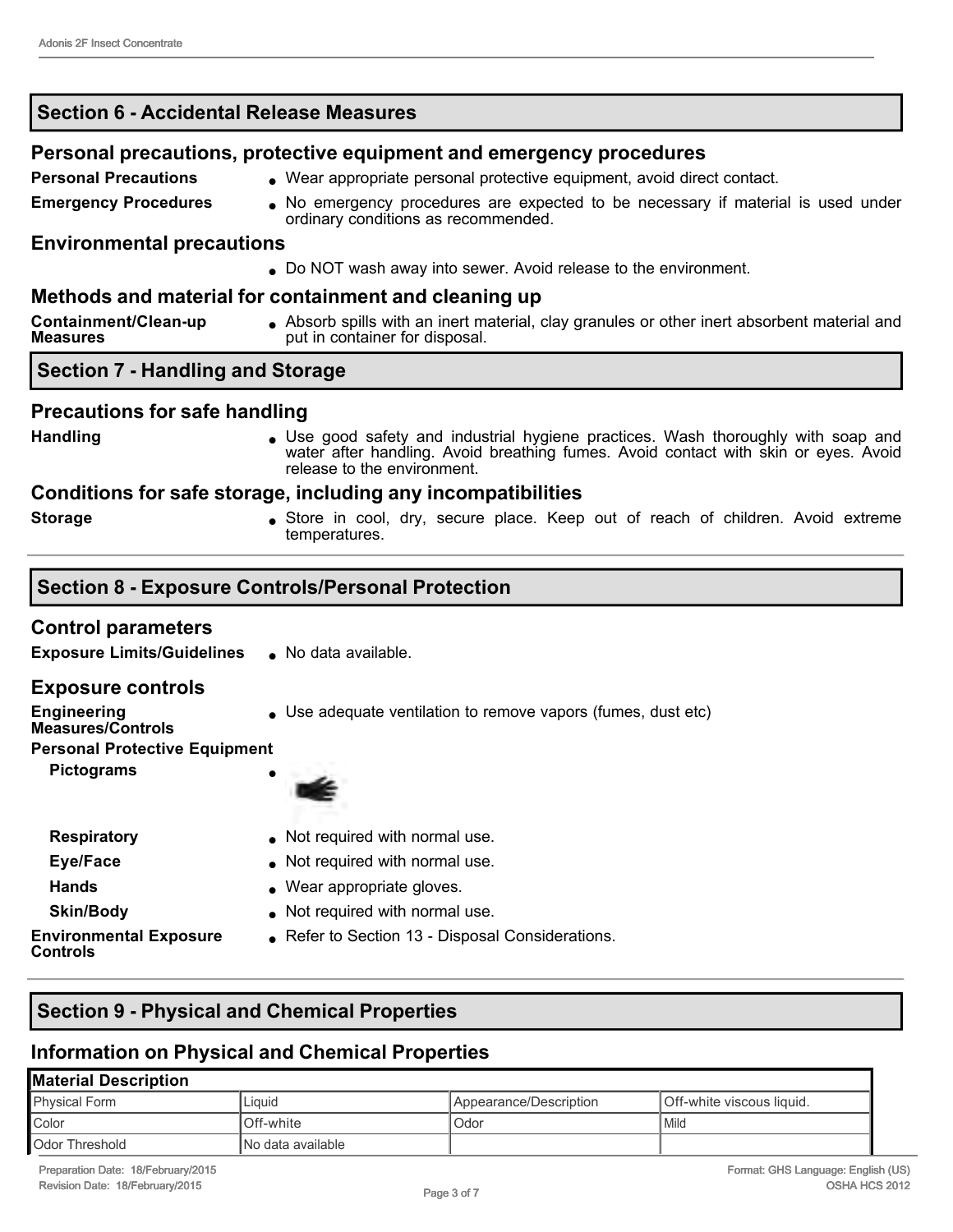| <b>General Properties</b>                             |                         |                         |                         |
|-------------------------------------------------------|-------------------------|-------------------------|-------------------------|
| <b>Boiling Point</b>                                  | $>= 212$ F( $>= 100$ C) | <b>Melting Point</b>    | No data available       |
| Decomposition Temperature                             | No data available       | pH                      | 5.5 to 8 $@$ 25 C(77 F) |
| Specific Gravity/Relative Density                     | 1.12 g/cc 9.35 lb/gal   | <b>Water Solubility</b> | No data available       |
| Viscosity                                             | No data available       |                         |                         |
| <b>Volatility</b>                                     |                         |                         |                         |
| Vapor Pressure                                        | No data available       | <b>Vapor Density</b>    | No data available       |
| <b>Evaporation Rate</b>                               | No data available       |                         |                         |
| Flammability                                          |                         |                         |                         |
| Flash Point                                           | $> 212$ F( $> 100$ C)   | UEL                     | No data available       |
| LEL                                                   | No data available       | Autoignition            | No data available       |
| Flammability (solid, gas)                             | No data available       |                         |                         |
| Environmental                                         |                         |                         |                         |
| Octanol/Water Partition coefficient No data available |                         |                         |                         |

### **Section 10: Stability and Reactivity**

#### **Reactivity**

• Non-reactive

#### **Chemical stability**

Stable

## **Possibility of hazardous reactions**

Hazardous polymerization will not occur.

**Conditions to avoid**

No data available.

### **Incompatible materials**

• Store away from oxidizers.

# **Hazardous decomposition products**

 Non-combustible, substance itself does not burn but may decompose upon heating to produce toxic fumes which may include hydrogen cyanide, hydrogen chloride, carbon monoxide, nitrogen oxides.

# **Section 11 - Toxicological Information**

# **Information on toxicological effects**

| <b>Components</b>          |                     |                                                                                                       |
|----------------------------|---------------------|-------------------------------------------------------------------------------------------------------|
| Imidacloprid<br>$(21.4\%)$ | 138261-41-<br>mg/kg | Acute Toxicity: Ingestion/Oral-Rat LD50 • >450 mg/kg; Inhalation-Rat • >5 mg/L; Skin-Rat LD50 • >5000 |

| <b>GHS Properties</b>    | lClassification                                                                                                                                                                                                |
|--------------------------|----------------------------------------------------------------------------------------------------------------------------------------------------------------------------------------------------------------|
| <b>Acute toxicity</b>    | <b>OSHA HCS 2012 •</b> Acute Toxicity - Dermal - Classification criteria not met; Acute<br>Toxicity - Inhalation - Classification criteria not met; Acute Toxicity - Oral -<br>Classification criteria not met |
| <b>Aspiration Hazard</b> | <b>OSHA HCS 2012 • Classification criteria not met</b>                                                                                                                                                         |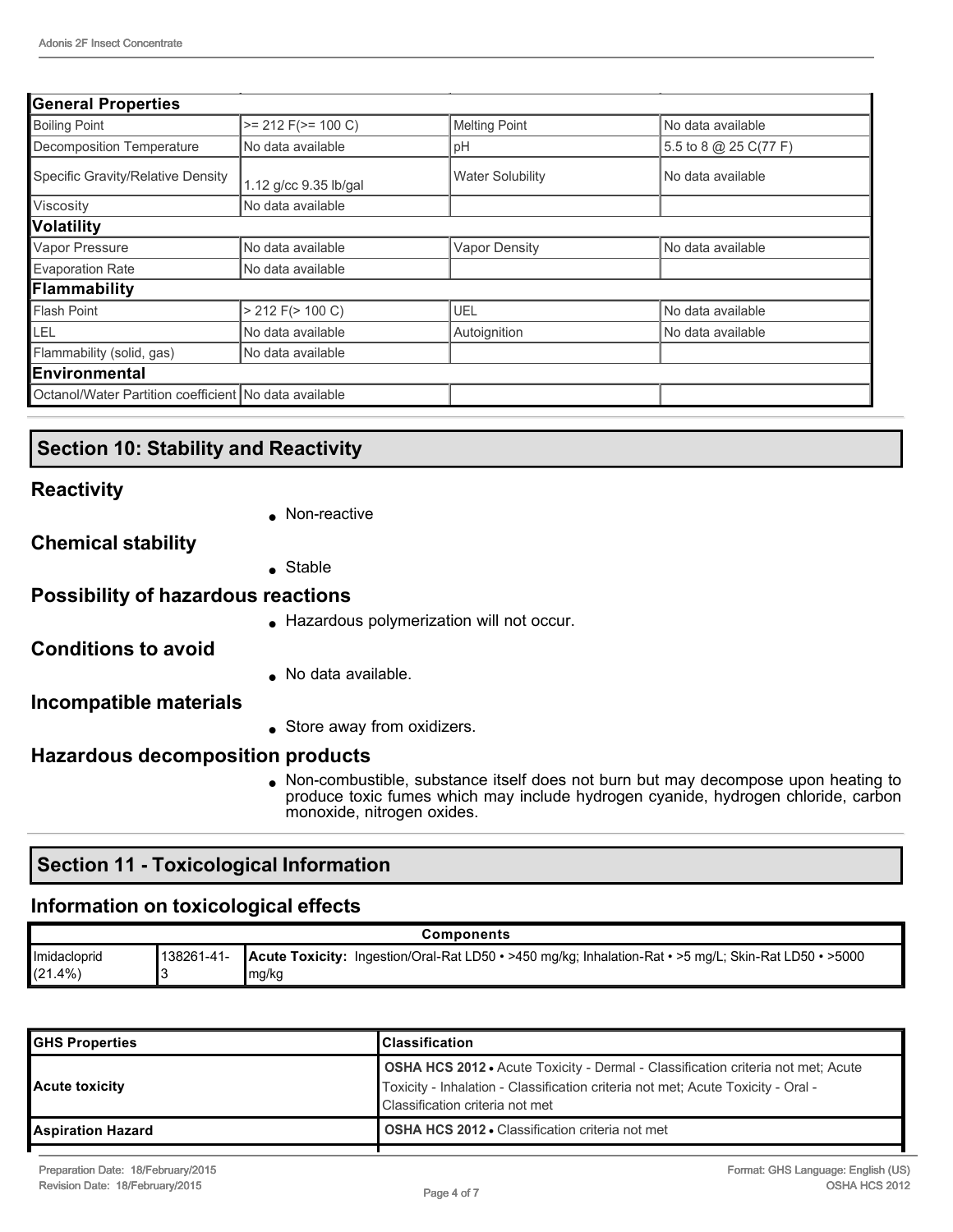| Carcinogenicity                  | <b>OSHA HCS 2012 • Classification criteria not met</b> |
|----------------------------------|--------------------------------------------------------|
| <b>Germ Cell Mutagenicity</b>    | <b>OSHA HCS 2012 • Not classified - data lacking</b>   |
| <b>Skin corrosion/Irritation</b> | <b>OSHA HCS 2012 • Classification criteria not met</b> |
| <b>Skin sensitization</b>        | <b>OSHA HCS 2012 • Classification criteria not met</b> |
| <b>STOT-RE</b>                   | <b>OSHA HCS 2012 • Classification criteria not met</b> |
| <b>STOT-SE</b>                   | <b>OSHA HCS 2012 • Classification criteria not met</b> |
| <b>Toxicity for Reproduction</b> | <b>OSHA HCS 2012 • Classification criteria not met</b> |
| <b>Respiratory sensitization</b> | <b>OSHA HCS 2012 • Classification criteria not met</b> |
| Serious eye damage/Irritation    | <b>OSHA HCS 2012 • Classification criteria not met</b> |

# **Potential Health Effects**

### **Inhalation**

**Chronic (Delayed)** . No data available.

### **Skin**

#### **Eye**

- **Chronic (Delayed)** . No data available. **Ingestion**
- **Acute (Immediate)** Under normal conditions of use, no health effects are expected.
	-
- **Acute (Immediate)** Under normal conditions of use, no health effects are expected.
- **Chronic (Delayed)** . No data available.
	- **Acute (Immediate)** Under normal conditions of use, no health effects are expected.
		-
	- **Acute (Immediate)** Under normal conditions of use, no health effects are expected.
	- **Chronic (Delayed)** . No data available.

# **Section 12 - Ecological Information**

### **Toxicity**

| Component                  | CAS                     | Data                                                                                                                                                                                             |
|----------------------------|-------------------------|--------------------------------------------------------------------------------------------------------------------------------------------------------------------------------------------------|
| Imidacloprid<br>$(21.4\%)$ | <sup>1</sup> 138261-41- | <b>Crustacea:</b> 48 Hour(s) LC50 Crustacea Daphnia magna 85 mg/L [Acute];<br>Fish: 96 Hour(s) LC50 Fish Rainbow Trout 211 mg/L [Acute]; 96 Hour(s) LC50 Fish Leuciscus idus 237<br>mq/L [Acute] |

### **Persistence and degradability**

• No data available.

### **Bioaccumulative potential**

No data available.

**Mobility in Soil**

No data available.

### **Other adverse effects**

- **Ecological Fate No data available.** 
	-
- **Potential Environmental**
- 
- **Fiftum** This pesticide is highly toxic to bees and aquatic invertebrates.

# **Section 13 - Disposal Considerations**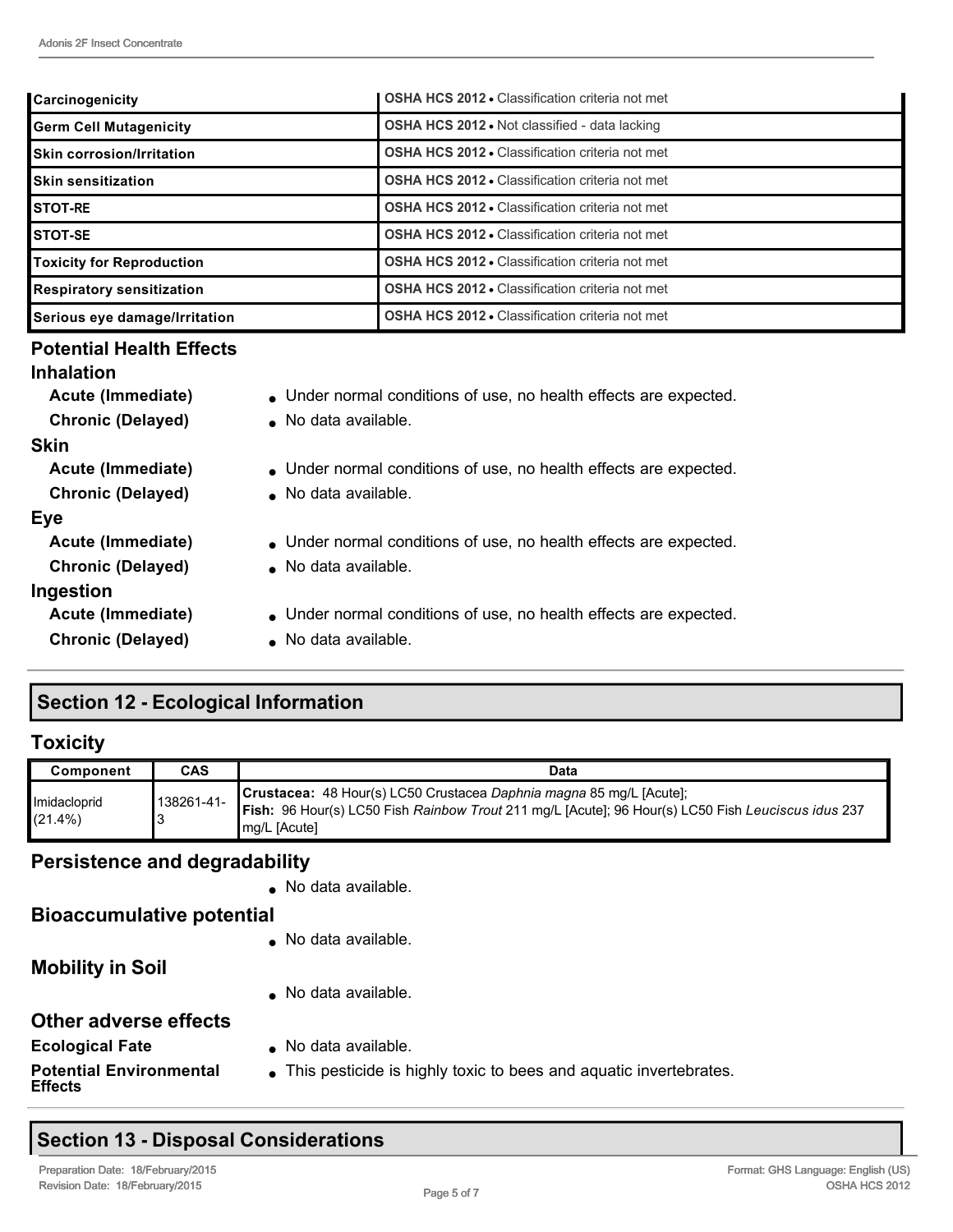### **Waste treatment methods**

- **Product waste 19 CO** not contaminate water by disposal. Dispose of content and/or container in accordance with local, regional, national, and/or international regulations.
- **Packaging waste ...** Dispose of content and/or container in accordance with local, regional, national, and/or international regulations. Nonrefillable container. Do not reuse or refill container. See product label for container disposal instructions.

### **Section 14 - Transport Information**

|                    | UN<br>number | UN proper shipping<br>name | <b>Transport hazard class</b><br>(es) | Packing<br>group | Environmental<br>hazards |
|--------------------|--------------|----------------------------|---------------------------------------|------------------|--------------------------|
| <b>DOT</b>         | N/A          | Not Regulated              | N/A                                   | N/A              | N/A                      |
| <b>IIMO/IMDG</b>   | N/A          | Not Regulated              | N/A                                   | N/A              | N/A                      |
| <b>I IATA/ICAO</b> | N/A          | Not Regulated              | N/A                                   | N/A              | N/A                      |

**Special precautions for user** None specified.

**Transport in bulk according to Annex II of MARPOL 73/78 and the IBC Code** • No data available **Other information**

**IMO/IMDG** . No data available

**IATA/ICAO** . No data available

**Key to abbreviations**

N/A = Not applicable.

# **Section 15 - Regulatory Information**

### **Safety, health and environmental regulations/legislation specific for the substance or mixture**

**SARA Hazard Classifications** . None

#### **FIFRA – Pesticide Labeling**

|                                          | This chemical is a pesticide product registered by the United States Environmental<br>Protection Agency and is subject to certain labeling requirements under federal<br>pesticide law. These requirements differ from the classification criteria and hazard<br>information required for safety data sheets (SDS), and for workplace labels of non-<br>pesticide chemicals. The hazard information required on the pesticide label is<br>reproduced below. The pesticide label also includes other important information,<br>including directions for use.                                                                                                                                                                              |
|------------------------------------------|------------------------------------------------------------------------------------------------------------------------------------------------------------------------------------------------------------------------------------------------------------------------------------------------------------------------------------------------------------------------------------------------------------------------------------------------------------------------------------------------------------------------------------------------------------------------------------------------------------------------------------------------------------------------------------------------------------------------------------------|
|                                          | Precautionary Statements . KEEP OUT OF THE REACH OF CHILDREN.                                                                                                                                                                                                                                                                                                                                                                                                                                                                                                                                                                                                                                                                            |
| <b>Domestic Animals</b>                  | Hazards to Humans and PRECAUTIONARY STATEMENTS HAZARDS TO HUMANS AND DOMESTIC<br>ANIMALS CAUTION Harmful if swallowed, inhaled, or absorbed through skin. Avoid<br>contact with skin, eyes, or clothing. Avoid breathing spray mist. Wash thoroughly with<br>soap and water after handling. Remove contaminated clothing and wash before reuse.<br>Keep children or pets away from treated area until dry.                                                                                                                                                                                                                                                                                                                               |
|                                          | First Aid • If Swallowed: If in Eyes If on Skin or Clothing If Inhaled Call a poison control center or<br>doctor immediately for treatment advice. Have person sip a glass of water if able to<br>swallow. Do not induce vomiting unless told to do so by a poison control center or<br>doctor. Do not give anything by mouth to an unconscious person. Hold eyelids open<br>and rinse slowly and gently with water for 15 to 20 minutes. Remove contact lenses, if<br>present, after the first 5 minutes, then continue rinsing eye. Call a poison control<br>center or doctor for treatment advice. Take off contaminated clothing Rinse skin<br>immediately with plenty of soap and water for 15 to 20 minutes. Call a poison control |
| <b>Droporation Dato: 18/Eobruan/2015</b> | Earmat: CHS Language: English /HS                                                                                                                                                                                                                                                                                                                                                                                                                                                                                                                                                                                                                                                                                                        |